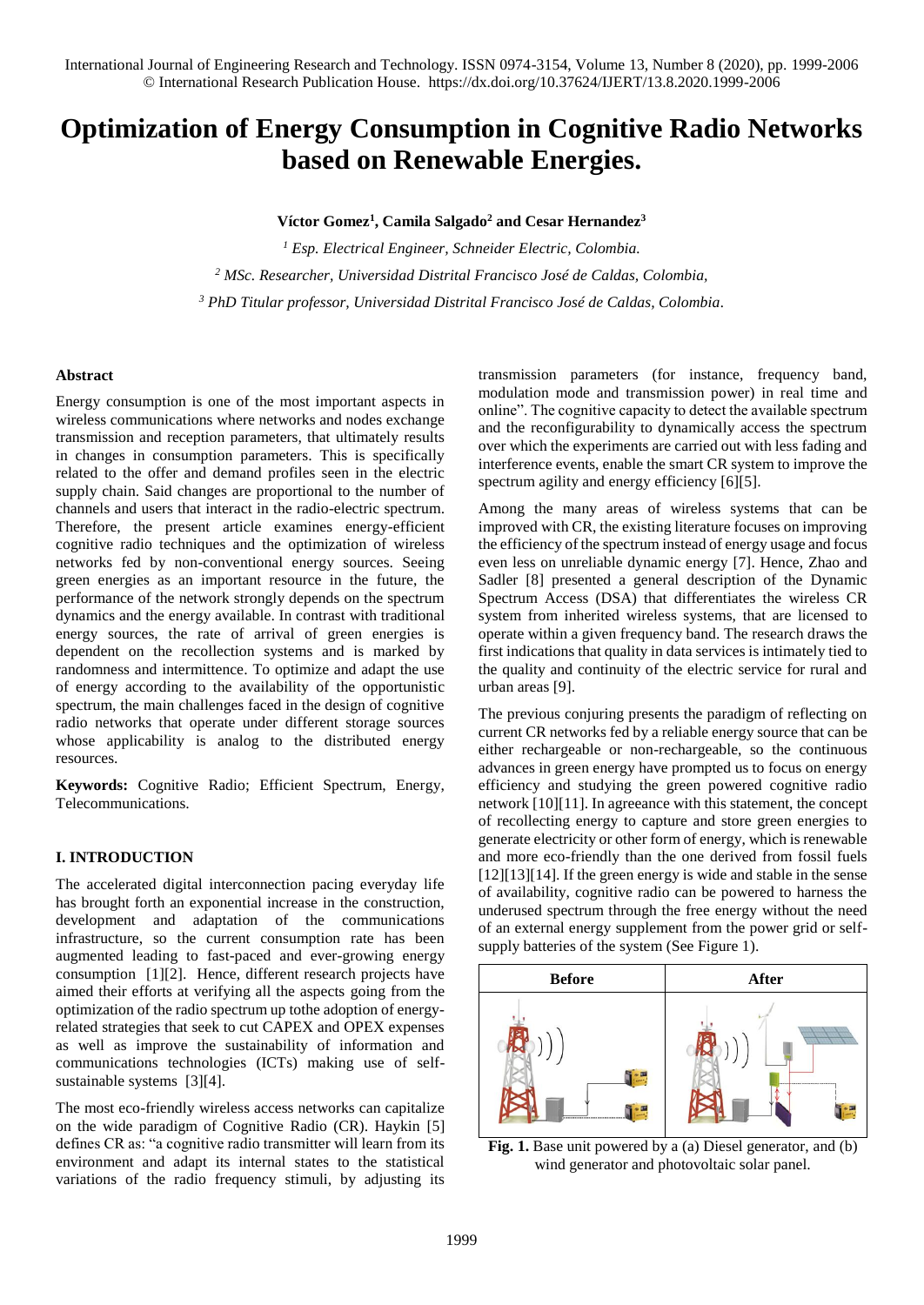However, it is not trivial to design and optimize CR networks enabled for green energies due to the opportunistic use of the inactive sections of the spectrum and free energies. This review summarizes the avant-garde research in energy-efficient cognitive radio systems based on three aspects:

- Achieving a power-aware functionality within systems for CR
- Designing energy-efficient wireless access systems through cognitive radioelectric
- Optimizing green networks in CR

Although green energy wireless networks are not currently implemented on a large scale due to the higher cost per Watt (W) in comparison to the network energy, feeding wireless networks with green energy is imminent and is becoming an eco-friendly sustainable solution. The purpose of this article is to provide some ideas for future research in cognitive radio based on dynamic spectrum access that are capable of releasing wireless access networks from spectrum-related constraints and specially from energy-related restrictions.

The present document synthesizes the most important details in research developed in [15], organized as follows: after returning to the main concepts of cognitive radio and dynamic spectrum access, a summary is offered of the detection of energy efficiency, management and transfer of the spectrum, and the spectrum trade methods used in cognitive radio. This is followed by 2) energy supply models available in communication networks and in 3) the optimization of green energy usage in Cognitive Radio Networks – CRN along with open research subjects.

# **II. GENERAL FRAMEWORK OF CR**

The concept of CR was developed by Joseph Mitola III in 1999 as the "point in which the wireless Personal Digital Assistant (PDA) and related networks are in computational terms, smart enough compared to radio resources and the corresponding communications between computers, to be able to detect the incoming communication needs of the user as a function of the usage context and provide the most adequate wireless resources in that same instant2"[16].

Based on the first definition, the cusp of what is known as optimization began, seen as giving a more efficient use to the radio spectrum, through a dynamic allocation that is adjusted in real time to changes in the communications network. Hence, considering the classification of Primary Users (PU) and Secondary Users (SU), the PU are those who have a priority in the use of channels as telecommunication routes while the SU are those who opportunistically use the frequency band. In other words, the term opportunistic refers to the capacity to employ the communication channel when the PU requires it for its use. This use is also supported legally by services providers.

### **III ENERGY EFFICIENCY IN CR**

Traditional spectrum licences use the command and control model, in which explicit rules are established for spectrum usage [17]. The underuse of the spectrum with a static license represents significant challenges for wireless applications and new devices. Then, in order to allow a more flexible access to the spectrum, dynamic access techniques have been proposed with the purpose of solving inefficiency matters and allowing unlicensed users to access the spectrum under certain constraints.

In a dynamic access network, three models are commonly used based on [8][17]). Cognitive radio technology has become a key enabler for dynamic access to the spectrum. In a DSA network based on CR, the primary system possesses the rights on the spectrum while unlicensed users can dynamically share the licensed spectrum in an opportunistic manner. This capacity is provided by the following cognitive functionalities [18].

### **III.I Spectrum detection and analysis**

To validate the algorithm, the transactional database (TD) is obtained from the private key (PK). The TD contains specific data such as origin and destination IPs while a software called ALICE obtains the data from equations (1) and (2).

## **III.II Spectrum detection and analysis**

Spectrum detection is defined as the task of finding spectral opportunities, i.e. holes in the spectrum around the vicinity of the overlapped CR receiver [19]. Once the secondary unlicensed transmitter uses the spectrum hole, this secondary receiver will not affect any primary receiver and no primary transmitter will interfere with the expected secondary receiver [5]. The spectrum analysis uses the information obtained from the detection process to program and make a decision to access the spectrum through SU.

### **III.III Spectrum management and transfer**

This function allows SU to choose the best available channel and release the channel when the PU wishes to seize it again [20][21], and it also takes on the challenges imposed by the fluctuating nature of the spectrum such as the different requirements of Quality of Service (QoS) from various applications [22].

# **III.VI Allocation and shared use of the spectrum**

It coordinates the access to the channels available with other users (PU, other SU or both) so the level of induced interference for the use of the secondary spectrum must be maintained below a certain threshold and collisions and interferences are tackled for multiple SU.

Although CR allows to share the spectrum with smart strategies and an easy access [23], an important limitation of a practical cognitive radio network is the increase in energy consumption introduced by the cognitive capacity and re-configuration. The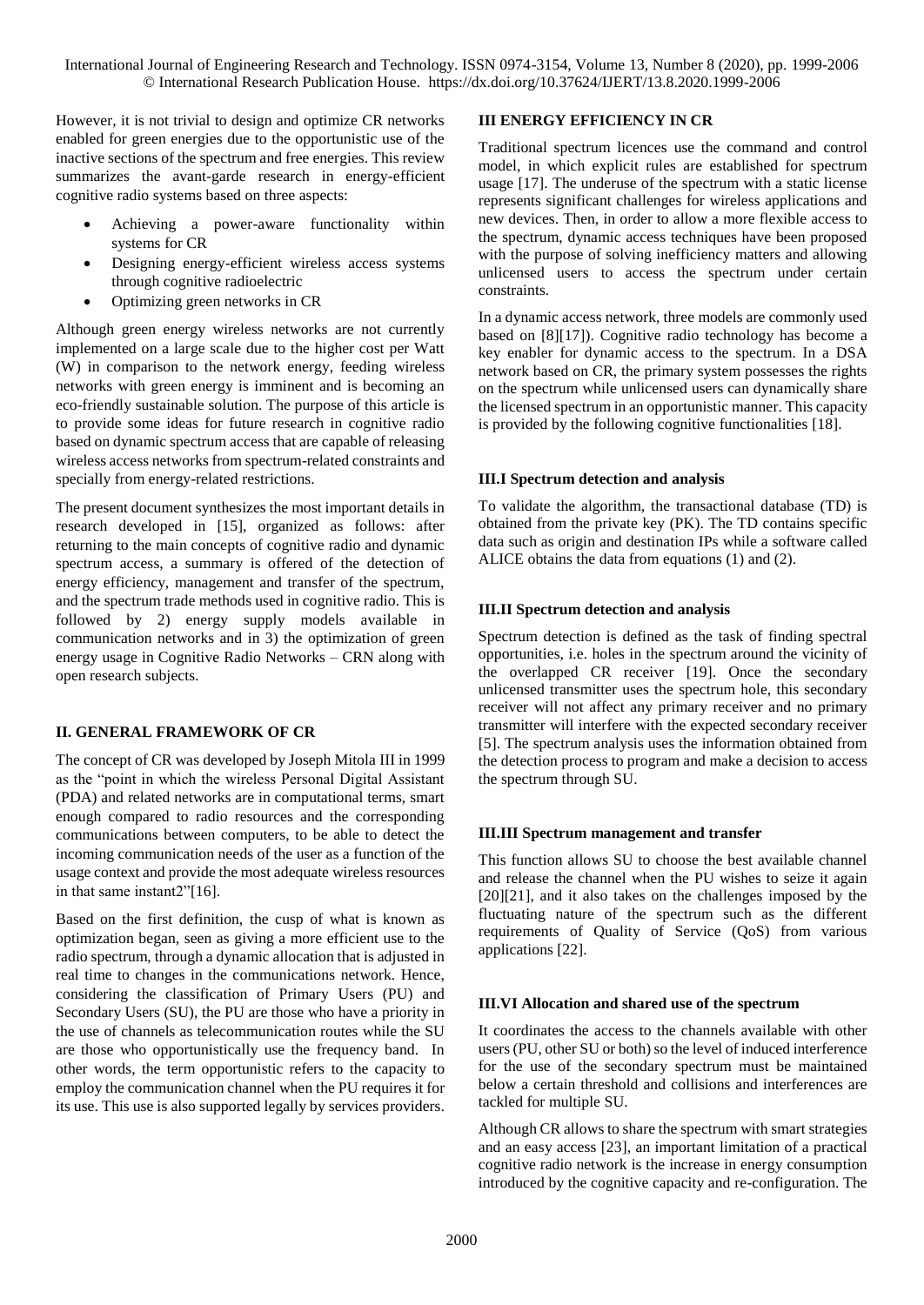cognitive radio system aware of the energy demand has been researched from three general perspectives:

- The minimization of energy lowers energy consumption for the given requirements:
- The maximization of performance increases performance for a limited energy budget;
- The maximization of utility takes into account the cost of energy consumption during the detection and/or transmission with utility functions with given rates between the performance reward and the energy costs.

Regardless of the spectrum exchange model, the spectrum allocation mechanisms have a significant impact in energy consumption and the performance of each individual SU and the entire secondary network. As a result, energy-efficient designs that consider the diversity of SU energy assumptions, channel conditions and QoS requirements, are intertwined with spectrum allocation and distribution algorithms.

### **III.V Design Problem of the Detection Architecture:**

As shown in Table 1 multiple SU detect and share information such as the energy consumed by the Sensorial Power (PS) detection and the notification of the consumed power (PR) can be reduced when each cognitive radio randomly turns off the detection device. This energy saving approach is called sleep or turn on/off detection. The disconnection probability is called the sleep rate [24].

The second approach to reduce PR is the censure, where the detection result is only sent if it is considered to be informative. The censure rate refers to the probability that the detection results are within the censure region, defined as a signal interval for the energy collected locally [30]. Another method to reduce PR is grouping: instead of sending local detection results directly to the fusion center (FC), they are sent to the Allocated Grouping headers (CH) that make decisions of local grouping and send them to the FC. Hence, the network energy consumption is reduced due to the reduction in distance. The optimization algorithms of centralized detection performance and general expense minimization can be found in [31][32], where three approaches are implemented in a complementary manner. In addition to the centralized programming of spatial diversity, each SU can decide by himself whether to sleep or share the results. However, the transmission nature of the wireless environment gives the opportunity to the SU to become a pilot for free, that listens to the detection result and does not contribute to the detection process. Different games have been modeled [33][34] to study the incentive strategy previously mentioned of the cooperative spectrum detection where each selfish SU intends to maximize their own utility.

| <b>Table 1.</b> Spectrum categories in terms of energy |
|--------------------------------------------------------|
| consumption                                            |

| Spectrum<br><b>Detection</b>                                             | <b>Advantage</b>                                                                                                             | <b>Disadvantage</b>                                                                                                                     |  |  |  |  |
|--------------------------------------------------------------------------|------------------------------------------------------------------------------------------------------------------------------|-----------------------------------------------------------------------------------------------------------------------------------------|--|--|--|--|
| <b>Device</b>                                                            | Radio-Simple:<br>-Low<br>energy<br>consumption<br>-Low hardware<br>cost                                                      | Radio-Simple:<br>-Limited quality in<br>detection<br>-Low efficiency<br>spectrum                                                        |  |  |  |  |
|                                                                          | Radio-Dual:<br>-Accurate                                                                                                     | Radio-Dual:<br>-High<br>energy                                                                                                          |  |  |  |  |
|                                                                          | detection result<br>- High spectrum<br>efficiency                                                                            | consumption<br>-High<br>hardware<br>costs                                                                                               |  |  |  |  |
| Multi-channel<br>programming<br>$[25]$                                   | Periodic detection<br>of the channel-<br>specific<br>spectrum:<br>-Low<br>energy<br>consumption;<br>-Simple<br>mechanism.    | Periodic detection<br>of the channel-<br>specific<br>spectrum:<br>Low spectrum<br>efficiency                                            |  |  |  |  |
|                                                                          | Multichannel<br>sequential<br>spectrum<br>detection:<br>- High spectrum<br>efficiency                                        | Periodic detection<br>of the channel-<br>specific spectrum:<br>-High<br>energy<br>consumption;<br>-Complex<br>programming<br>mechanism. |  |  |  |  |
| <b>System</b><br>architecture<br>$[26]$                                  | Detection<br>controller<br>and<br>centralizer:<br>-Low energy<br>consumption and<br>low hardware cost<br>for SU.             | Detection controller<br>and centralizer:<br>-Backbone network<br>infrastructure<br>-Diversity<br>in<br>locations                        |  |  |  |  |
| Cooperative<br>participation<br>detection<br>results $[27]$<br>[28] [29] | Centralized<br>sharing:<br>-Highly efficient<br>spectrum<br>-Accurate<br>detection results                                   | Centralized sharing:<br>-Needs<br>fusion<br>a -<br>center<br>-High overload of<br>signalization<br>and<br>delay                         |  |  |  |  |
|                                                                          | Distributed<br>sharing:<br>-Without<br>infrastructure<br>-No<br>previous<br>information<br>on<br>network<br>the<br>topology. | Distributed sharing:<br>-Limited quality of<br>the detection result<br>-Low<br>spectrum<br>efficiency                                   |  |  |  |  |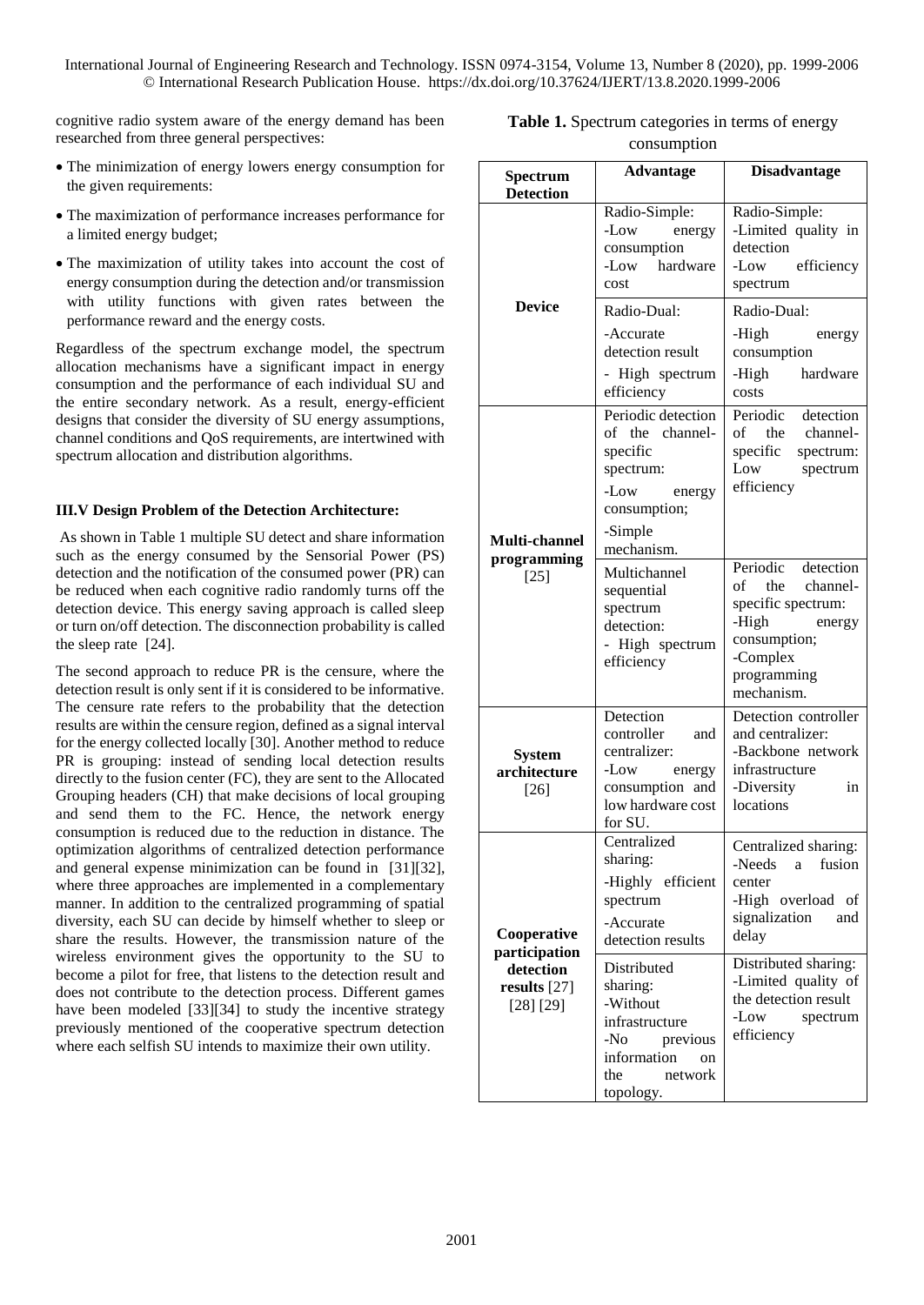### **IV GREEN POWERED COGNITIVE RADIO NETWORKS**

In this section, the adoption of CR in wireless networks is discussed to improve the energy efficiency. Given the complexity of the subject and the diversity of the existing technical approaches [35], the main applications of communications in cooperative and cognitive radio are analyzed and in heterogeneous cognitive radio for long-term evolution emerging networks (LTE-Advanced).

Therefore, although the spectrum efficiency based on cognitive radio has been discussed, the integration of renewable resources in terms of energy supply substantially improves the continuity and reliability of communication systems. Thus, as smart grids are developed, non-conventional sources also move forward to face the energy demands. For instance, solar and wind energies can significantly reduce the carbon footprint and in parallel contribute to the harnessing of the radio electric spectrum. Furthermore, the penetration of distributed energy resources (DER) is having an exponential increase worldwide. In a nearby future, consumers can contribute with clean energy to the network [36][37].

Distributed power generators, starting from users known as prosumers (consumer of a product of service that also produces it), are at the forefront of the development to harness power micro-networks. Hence, telecommunication manufacturers such as Nokia, Siemens, Huawei and Ericsson have designed and built stations outside of the network that are powered by green energies to reduce the OPEX of mobile networks in rural areas [38]. The general energy consumption of the wireless network depends on the power generated by the environment, the storage capacity of the battery, the traffic demands and the conditions of the wireless channel [39]. which are all dynamic processes as shown in Figure 2.



**Fig. 2.** Green supply chain for cognitive radio networks [15]

In addition to the use of independent power generators, the optimization of cognitive radio networks enabled for green energies to share and commercialize energy with other DER generators supposes an articulation of telecommunications and energy resources seeking to guarantee a sustainable network of communications in urban and rural areas. Figure 2 illustrates the supply models based on clean energies.

In comparison to the cellphone networks powered by green distributed generators or green energy farms, the operation of cognitive radio networks powered by green energies is more complex due to the following reasons:

 Different system architectures require a different energy distribution within the network. For instance, the centralized controller requires more energy in the spectrum detection phase, while the SU demand more energy in the data transmission phase;

 The cognitive functionality depends on energy availability, while the spectrum availability affects energy consumption [40]. To untangle the intertwined energy and the spectrum dynamics within the complex network architectures, it is first discussed how to optimize the use of green energies within the cellphone network that only factors in the energy dynamics. This grants some ideas for data transmission in green cognitive radio. Afterwards, with the introduction of the spectrum dynamics, the use of energy is studied in green cognitive radio networks.

## **IV.I Wireless network implemented with Distributed Power Generators.**

Taking advantage of the characteristics of wireless communications can facilitate the exchange of energy with neighboring networks through traffic download. Different schemes of user association to the Base Station (BS) or cellsized adaptation schemes can be sued in this method implicitly. Hence, Han and Ansari [41] [42] considered the centralized user association scheme by taking into account green energy storage and the traffic queue of multiple base stations. This leads to an energy-conscious scheme with a latency that minimizes the pondered sum of traffic from BS in a heterogeneous mobile network. Meanwhile, the user can be associated to multiple base stations as seen in the Coordination of Multi-Point (CoMP) [43], transmission so that the channel conditions, traffic load and amount of residual green energy can be used conjointly for data transmission. Similarly, the cellsized adaptation technique allows BS to decide to expand and cover more active users or reduce their size until the enter a sleep state.

With the network infrastructure, the power generated by distributed energy resources can be shared directly. For instance, when traffic users are far from the base stations with wide energy storage, the traffic download is not affordable nor even feasible due to the fading of the wireless channel. In this case, it is more rational to transmit energy directly through the supply chain. Furthermore, the energy trade can be implemented in the node with traffic to serve and the node with wide energy storage can be selfish with the user. The commercial process can also take the shape of traffic download, power transmission or both [37].

### **IV.II Wireless network powered by green energy farms**

Although energy can be shared or exchanged as a fundamental resource that determines the performance of the wireless system, there is a side effect for energy and interference. Less power means less interference for neighbors. As a consequence, the power from neighbors will be less consumed. Based on this scenario, Kwak et al. [44] implemented the centralized energy distribution system through interference management.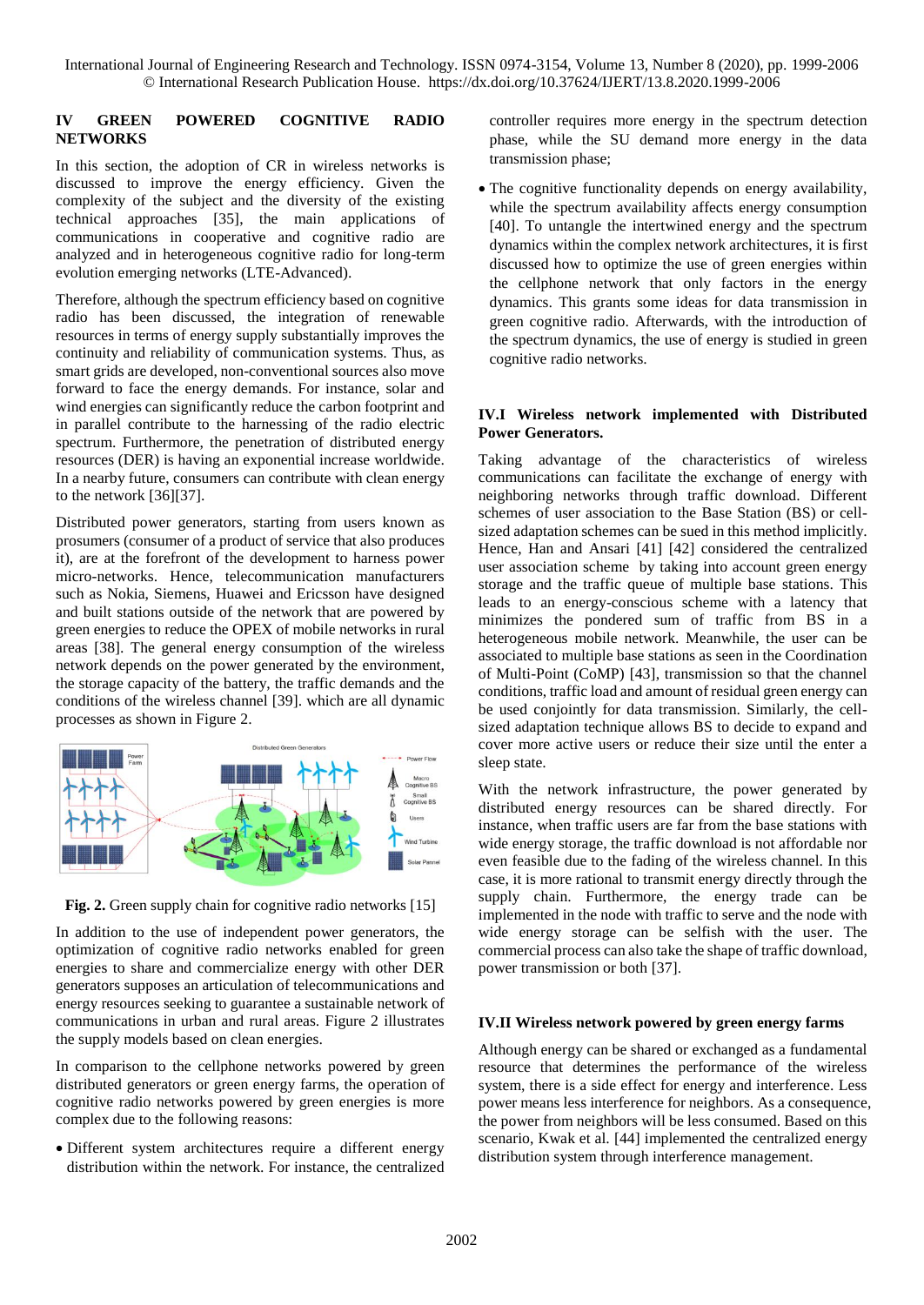For a given energy budget destined to buy energy from the provider, or for a given capacity of energy farm, the allocation of energy to multiple BS and time slots determines the longterm utility within the network. Utility based on the signal-tointerference-plus-noise ratio (SINR) is optimized through user programming and power control of the BS for different restraints of shared power usage in space and time.

When the smart network that uses green power, plants is the energy provider for the wireless cellphone network, the energy price has a great impact in the energy efficiency of the cellphone network. Due to the uncontrollable nature of the energy source, the generated green energy can become a surplus and damage the energy providers given that the storage costs will affect the income [45]. As a result, balancing out the market with a pricing strategy is extremely important when supply systems are used with clean energies.

Research carried out by Bu et al. [46] proposed a system with multiple electricity retailers and multiple BS groups. The BS within a group can be left in stand-by or remain active and participate in the CoMP transmission with other active members of the group. Keeping in mind the level of contaminants and the price offered for each retailer, the independent groups can decide from which retailer to acquire electricity and the forecast of power demand. Based on the previous statement, the system has been modeled as a Stackelberg game with two levels, where 1) the Stackelberg leaders, the power retailers try to maximize income; 2) the Stackelberg follower in the cellphone network tries to maximize the utility function in terms of the blockage probability, the energy cost and the levels of contaminants (see Figure 3).



**Fig. 3**. Stackelberg game theory.

### **IV,III Cognitive radio network powered by green energy**

The wireless network enabled for green energy can be supported by non-conventional power sources or distributed power generators. The Table 2 describes the pros and cons of these types of supports. In particular, green energy is more expensive to build while the energy provided by distributed generators is less stable [47].

| <b>Table 2.</b> Green energy strategies for wireless communication |                  |  |  |
|--------------------------------------------------------------------|------------------|--|--|
|                                                                    | networks. $[15]$ |  |  |

| <b>Energy of the</b>                 | <b>Green energy</b>                      | <b>Distributed</b>                       |  |
|--------------------------------------|------------------------------------------|------------------------------------------|--|
| generator                            | farm                                     | generators                               |  |
| Scala                                | and remote<br>Large<br>energy provider   | Local<br>small<br>and<br>energy provider |  |
| Energy<br>storage<br>unit            | High capacity                            | Low capacity                             |  |
| Available energy                     | More stable                              | Less stable                              |  |
| transfer<br>Energy<br>method         | Network structure                        | Directly connected to<br>a BS            |  |
| shared<br>Energy<br>with the network | Network structure or<br>traffic download | Network structure or<br>traffic download |  |

Whether it is powered by a green energy farm or distributed generators, the cognitive radio network poses more challenges for green energy usage since the nodes with an available spectrum, the nodes with enough energy and those with useful traffic data may all be different. The emerging methods that can balance the spectrum, the power and the traffic within the secondary network are desirable and briefly analyzed.

- Sharing and/or exchanging detection results is a power balance method. For instance, traffic reaches a SU transmitter that is supposed to detect the spectrum and carry out the data transmission to the chosen SU receiver. A third CR node close to the SU receiver can continue with the detection and offer the detection results as long as the SU transmitter is scarce on energy. A sufficient amount of energy allows the CR node to even download the data traffic from the SU transmitter. Thus, the transmission power is saved due to a shorter distance between the third CR node and the SU receiver. On another note, if all the cognitive radio devices act as a backup storage energy unit, the time-space energy exchange is carried out within the networks.
- The mobile network based on wireless power transfer is another approach that can balance out the power within the cognitive radio network. The mobile vehicles / robots that carry high volume batteries, can serve as back storage of mobile energy and periodically deliver energy to cognitive devices with insufficient power supply. [48]
- The power balance can depend on the network architecture to transmit energy, especially when the energy source and the cognitive devices are very distant from each other. Given that the spectrum opportunity is a local concept, downloading the detection tasks or exchanging the detection results is not reliable. Furthermore, moving vehicles through long distances will lead to high energy consumption.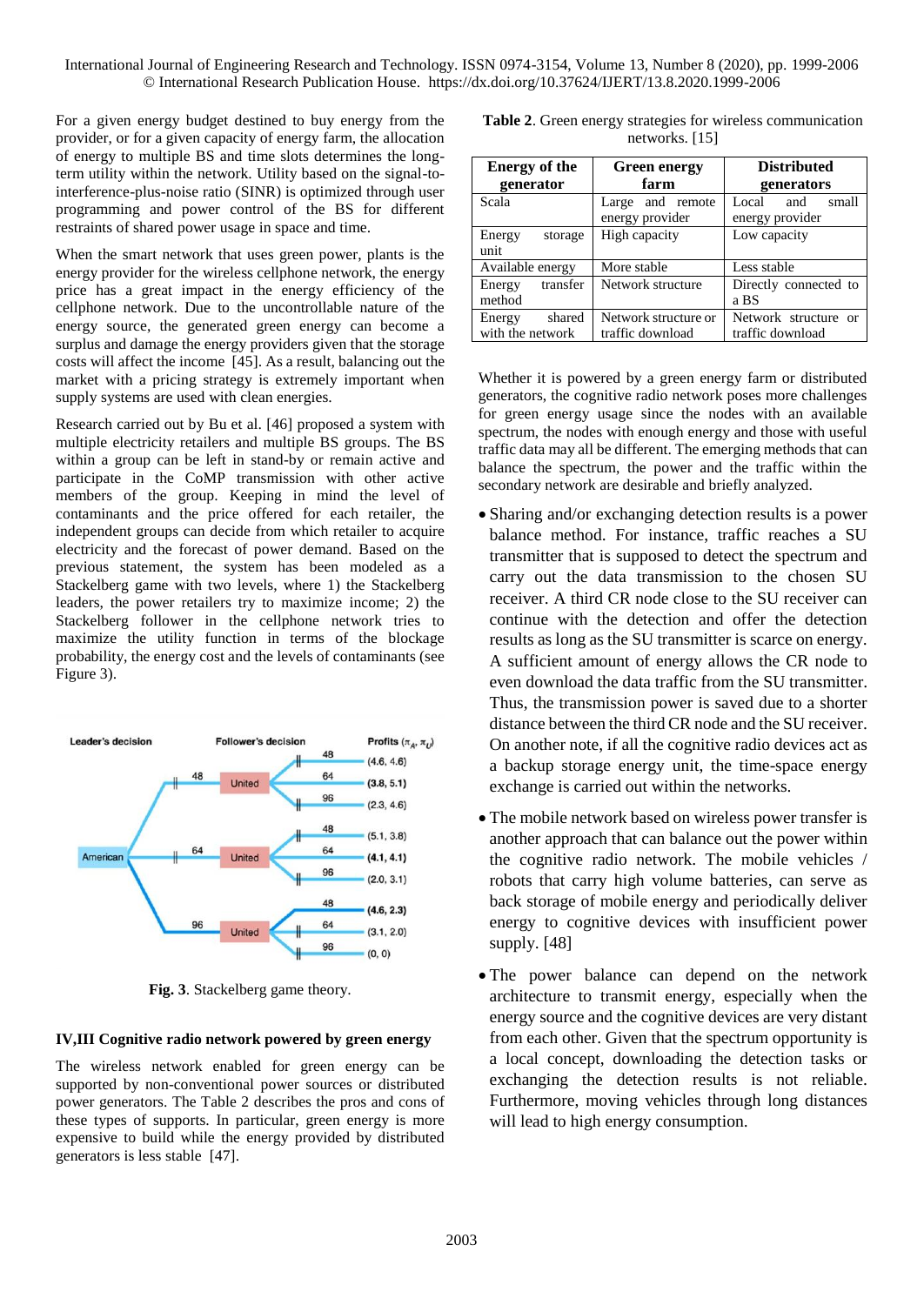#### **V. RECOMMENDATIONS**

The increase in the number of devices connected to the communication networks, along with the exponential demand in the data usage of PU and SU has brought forth a vertiginous interest in the study of new techniques to render the usage of the radio spectrum more efficient. Nonetheless, it is important that said research projects are linked to the efficient use of power with supply-oriented methodologies.

The main recommendation would consist on using optimization methods to articulate an efficient use of the spectrum supported on the energy supply based on centralized or distributed smart grids.

#### **VI. CONCLUSIONS**

The energy consumption is one of the most important aspects in mobile and wireless communications. The present review evidenced that there are research ventures that have proven the significant advantages of powering said communication architectures through renewable energy sources. This represents savings in terms of operational costs and an increase in efficiency compared to the dynamic changes present among primary and secondary users, when interacting within the cognitive radio network.

The implementation of Green Energy farms in a centralized or distributed manner requires drastic investment at the beginning of projects, although they could have medium and long-term benefits in returning the investment. Additionally, there is an invaluable advantage in improving the customer experience in terms of QoS satisfaction. A clean energy system backed by different supply sources offers higher levels of reliability in the power demand from base stations in rural and urban perimeters.

#### **VII. ACKNOWLEDGMENTS**

The authors wish to thank the Center for Research and Scientific Development of the Universidad Distrital Francisco Jose de Caldas for the support and financing of this research.

#### **REFERENCES**

- [1] T. Han and N. Ansari, "On greening cellular networks via multicell cooperation," Wirel. Commun. IEEE, vol. 20, pp. 82–89, 2013.
- [2] A. De Domenico, E. C. Strinati, and A. Capone, "Enabling green cellular networks: A survey and outlook," Comput. Commun., vol. 37, pp. 5–24, 2014.
- [3] B. Wang and K. J. R. Liu, "Advances in cognitive radio networks: A survey," IEEE J. Sel. Top. Signal Process., vol. 5, no. 1, pp. 5–23, 2010.
- [4] Y. Wu and D. H. K. Tsang, "Energy-efficient spectrum sensing and transmission for cognitive radio system," IEEE Commun. Lett., vol. 15, no. 5, pp. 545–547, 2011.
- [5] S. Haykin, "Cognitive radio: brain-empowered wireless communications," Sel. Areas Commun. IEEE J., vol. 23,

no. 2, pp. 201–220, 2005.

- [6] J. Mitola, "Cognitive radio---an integrated agent architecture for software defined radio," 2000.
- [7] L. Chhaya, P. Sharma, A. Kumar, and G. Bhagwatikar, "Integration of cognitive radio with heterogeneous smart grid communication architecture," in Intelligent Communication, Control and Devices, Springer, 2018, pp. 981–989.
- [8] Q. Zhao and A. Swami, "A survey of dynamic spectrum access: signal processing and networking perspectives," DTIC Document, 2007.
- [9] M. Ozger, O. Cetinkaya, and O. B. Akan, "Energy harvesting cognitive radio networking for IoT-enabled smart grid," Mob. Networks Appl., vol. 23, no. 4, pp. 956–966, 2018.
- [10] T. Yücek and H. Arslan, "A survey of spectrum sensing algorithms for cognitive radio applications," Commun. Surv. Tutorials, IEEE, vol. 11, no. 1, pp. 116–130, 2009.
- [11] H. Sun, A. Nallanathan, C.-X. Wang, and Y. Chen, "Wideband spectrum sensing for cognitive radio networks: a survey," IEEE Wirel. Commun., vol. 20, no. 2, pp. 74–81, 2013.
- [12] T. Le, K. Mayaram, and T. Fiez, "Efficient far-field radio frequency energy harvesting for passively powered sensor networks," IEEE J. Solid-State Circuits, vol. 43, no. 5, pp. 1287–1302, 2008.
- [13] S. Alam, M. F. Sohail, S. A. Ghauri, I. M. Qureshi, and N. Aqdas, "Cognitive radio based smart grid communication network," Renew. Sustain. Energy Rev., vol. 72, pp. 535–548, 2017.
- [14] H. Jabbar, Y. S. Song, and T. T. Jeong, "RF energy harvesting system and circuits for charging of mobile devices," IEEE Trans. Consum. Electron., vol. 56, no. 1, pp. 247–253, 2010.
- [15] X. Huang, T. Han, and N. Ansari, "On green-energypowered cognitive radio networks," IEEE Commun. Surv. Tutorials, vol. 17, no. 2, pp. 827–842, 2015.
- [16] C. Augusto Hernández Suárez, I. Patricia, P. Parra, D. Armando, and G. Ramírez, Modelo adaptativo multivariable de handoff espectral para incrementar el desempeño en redes móviles de radio cognitiva. Bogotá, Colombia, 2017.
- [17] M. M. Buddhikot, "Understanding dynamic spectrum access: Models, taxonomy and challenges," in 2007 2nd IEEE International Symposium on New Frontiers in Dynamic Spectrum Access Networks, 2007, pp. 649–663.
- [18] B. Wang and K. J. Liu, "Advances in cognitive radio networks: A survey," Sel. Top. Signal Process. IEEE J., vol. 5, no. 1, pp. 5–23, 2011.
- [19] S. Haykin, D. J. Thomson, and J. H. Reed, "Spectrum sensing for cognitive radio," Proc. IEEE, vol. 97, no. 5, pp. 849–877, 2009.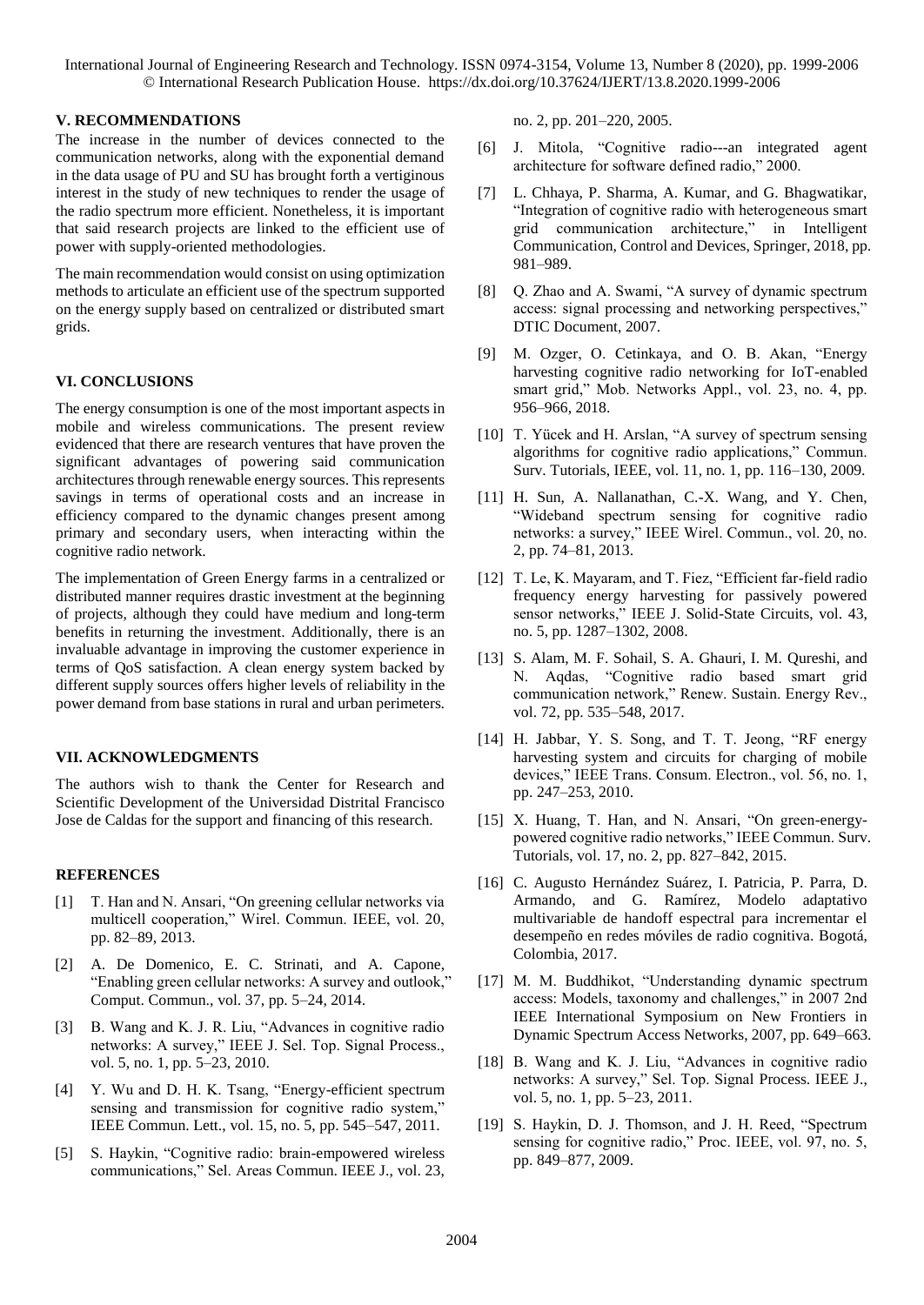- [20] A. S. Cacciapuoti, I. F. Akyildiz, and L. Paura, "Primaryuser mobility impact on spectrum sensing in cognitive radio networks," in IEEE International Symposium on Personal, Indoor and Mobile Radio Communications, PIMRC, 2011, pp. 451–456.
- [21] R. C. Qiu et al., "Cognitive radio network for the smart grid: Experimental system architecture, control algorithms, security, and microgrid testbed," IEEE Trans. Smart Grid, vol. 2, no. 4, pp. 724–740, 2011.
- [22] I. F. Akyildiz, W.-Y. Lee, M. C. Vuran, and S. Mohanty, "A survey on spectrum management in cognitive radio networks," Commun. Mag. IEEE, vol. 46, no. 4, pp. 40– 48, 2008.
- [23] G. Gür and F. Alagoüz, "Green wireless communications via cognitive dimension: An overview," IEEE Network, vol. 25, no. 2. pp. 50–56, Mar-2011.
- [24] R. Deng, S. He, J. Chen, J. Jia, W. Zhuang, and Y. Sun, "Energy-efficient spectrum sensing by optimal periodic scheduling in cognitive radio networks," IET Commun., vol. 6, no. 6, pp. 676–684, 2012.
- [25] H. ElSawy and E. Hossain, "Two-tier HetNets with cognitive femtocells: Downlink performance modeling and analysis in a multichannel environment," IEEE Trans. Mob. Comput., vol. 13, no. 3, pp. 649–663, 2013.
- [26] K. Illanko, M. Naeem, A. Anpalagan, and D. Androutsos, "Low complexity energy efficient power allocation for green cognitive radio with rate constraints," in 2012 IEEE Global Communications Conference (GLOBECOM), 2012, pp. 3377–3382.
- [27] P. Li, S. Guo, Z. Cheng, and A. V Vasilakos, "Joint relay assignment and channel allocation for energy-efficient cooperative communications," in 2013 IEEE Wireless Communications and Networking Conference (WCNC), 2013, pp. 626–630.
- [28] C. Luo, G. Min, F. R. Yu, M. Chen, L. T. Yang, and V. C. M. Leung, "Energy-efficient distributed relay and power control in cognitive radio cooperative communications," IEEE J. Sel. Areas Commun., vol. 31, no. 11, pp. 2442–2452, 2013.
- [29] B. Cao, Q. Zhang, and J. W. Mark, "Optimal communication strategies in cooperative cognitive radio networking," in Cooperative Cognitive Radio Networking, Springer, 2016, pp. 73–93.
- [30] E. Axell, G. Leus, and E. G. Larsson, "Overview of spectrum sensing for cognitive radio," in 2010 2nd International Workshop on Cognitive Information Processing, 2010, pp. 322–327.
- [31] L. Wang, J. Wang, G. Ding, F. Song, and O. Wu, "A survey of cluster-based cooperative spectrum sensing in cognitive radio networks," in Proceedings of 2011 Cross Strait Quad-Regional Radio Science and Wireless Technology Conference, 2011, vol. 1, pp. 247–251.
- [32] J. Wei and X. Zhang, "Energy-efficient distributed spectrum sensing for wireless cognitive radio networks,"

in 2010 INFOCOM IEEE Conference on Computer Communications Workshops, 2010, pp. 1–6.

- [33] B. Wang, K. J. Liu, and T. C. Clancy, "Evolutionary cooperative spectrum sensing game: how to collaborate?," Commun. IEEE Trans., vol. 58, no. 3, pp. 890–900, 2010.
- [34] J. Lai, E. Dutkiewicz, R. P. Liu, and R. Vesilo, "Comparison of cooperative spectrum sensing strategies in distributed cognitive radio networks," in 2012 IEEE Global Communications Conference (GLOBECOM), 2012, pp. 1513–1518.
- [35] J. Wang, M. Ghosh, and K. Challapali, "Emerging cognitive radio applications: A survey," IEEE Commun. Mag., vol. 49, no. 3, pp. 74–81, 2011.
- [36] C.-H. Lo and N. Ansari, "The progressive smart grid system from both power and communications aspects," IEEE Commun. Surv. Tutorials, vol. 14, no. 3, pp. 799– 821, 2011.
- [37] W. El-Khattam and M. M. A. Salama, "Distributed generation technologies, definitions and benefits," Electr. power Syst. Res., vol. 71, no. 2, pp. 119–128, 2004.
- [38] T. Han and N. Ansari, "Powering mobile networks with green energy," IEEE Wirel. Commun., vol. 21, no. 1, pp. 90–96, 2014.
- [39] A. He et al., "Minimizing energy consumption using cognitive radio," in 2008 IEEE International Performance, Computing and Communications Conference, 2008, pp. 372–377.
- [40] W. Chung, S. Park, S. Lim, and D. Hong, "Spectrum sensing optimization for energy-harvesting cognitive radio systems," IEEE Trans. Wirel. Commun., vol. 13, no. 5, pp. 2601–2613, 2014.
- [41] Tao Han and N. Ansari, "Green-energy Aware and Latency Aware user associations in heterogeneous cellular networks," 2014, pp. 4946–4951.
- [42] T. Han and N. Ansari, "Network utility aware traffic loading balancing in backhaul-constrained cache-enabled small cell networks with hybrid power supplies," arXiv Prepr. arXiv1409.8267, 2014.
- [43] X. Huang and N. Ansari, "Joint spectrum and power allocation for multi-node cooperative wireless systems," IEEE Trans. Mob. Comput., vol. 14, no. 10, pp. 2034– 2044, 2015.
- [44] J. Kwak, K. Son, Y. Yi, and S. Chong, "Greening effect of spatio-temporal power sharing policies in cellular networks with energy constraints," IEEE Trans. Wirel. Commun., vol. 11, no. 12, pp. 4405–4415, 2012.
- [45] F. Genoese, M. Genoese, and M. Wietschel, "Occurrence of negative prices on the German spot market for electricity and their influence on balancing power markets," in 2010 7th International Conference on the European Energy Market, 2010, pp. 1–6.
- [46] S. Bu, F. R. Yu, Y. Cai, and P. X. Liu, "Dynamic operation of BSs in green wireless cellular networks